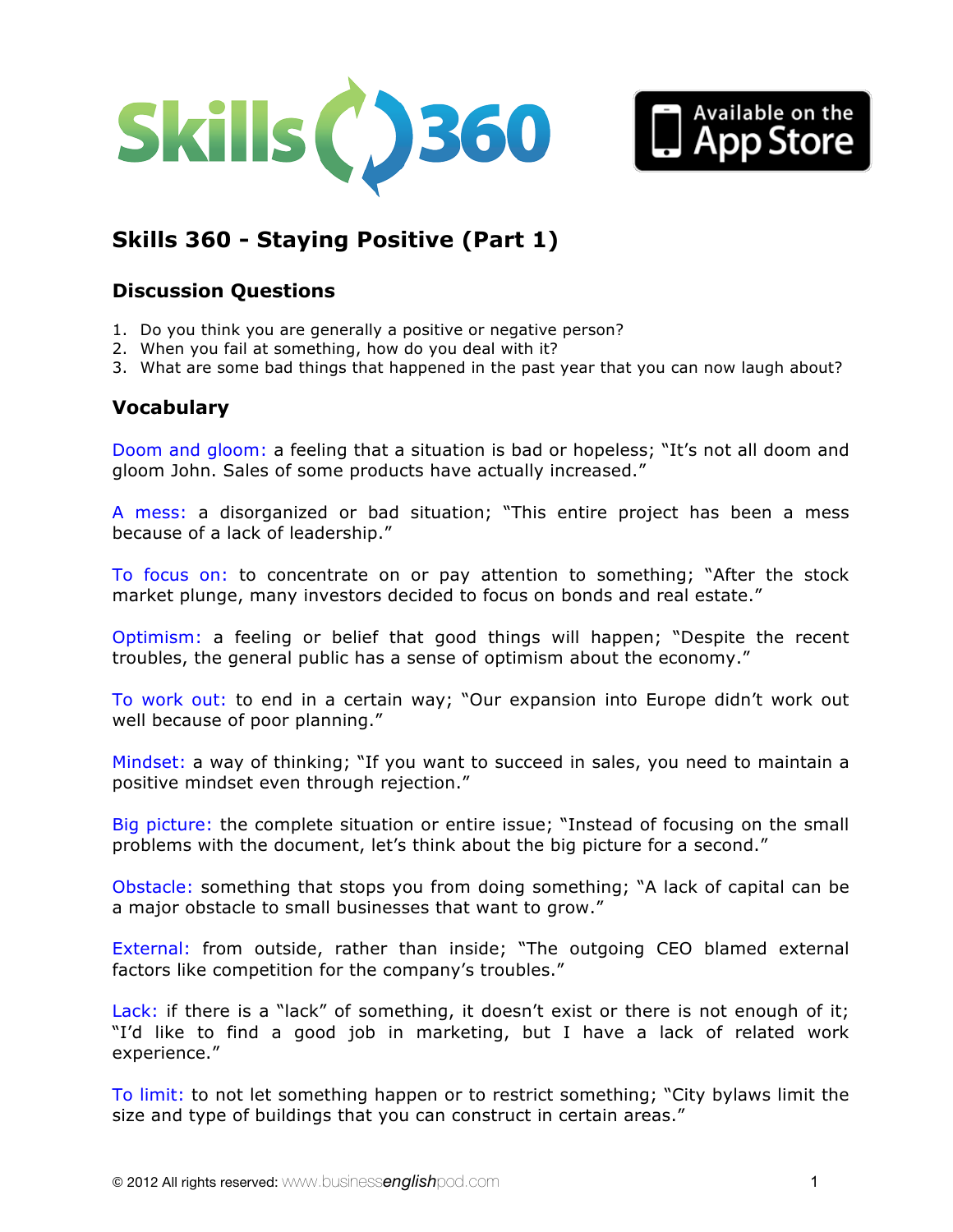To bomb: to do poorly or be unsuccessful; "A lot of new technologies are interesting but eventually bomb because they don't improve human lives."

Bummed out: to be sad or disappointed; "Roger seems really bummed out ever since his bad performance review."

Not the end of the world: we say that something is "not the end of the world" to mean that it's not such a big problem; "I'd like to win the award, but it's really not the end of the world if I lose."

Bump: a very small problem, difficulty, or setback; "New businesses should expect to experience some bumps in their first year."

To think back on: to remember or think about something in the past; "When I think back on my university days, I can't believe how much freedom I had."

A big deal: if something is "a big deal," it is important or major; "It bothers me that Tony doesn't think it's a big deal to be 15 minutes late for a meeting."

Done and dusted: to be finished, over, or complete; "Boy, I'll sure be glad when this big project is done and dusted. I'm ready for a vacation."

Yet to be written: we say the future is "yet to be written" to emphasize that many different things are possible; "Management made some big mistakes last year, but the future is yet to be written. Hopefully they can make some changes."

End point: the time or place where something ends or finishes; "Most economists don't see an end point to the recession in 2013."

Mental: related to the human mind and thinking; "One of the keys to good mental health is controlling your stress."

Payoff: a benefit or advantage from doing something; "One of the payoffs of doing an MBA at a big school is the great network of colleagues you develop."

Net result: the final result or effect of something or a finished process; "It was hard after the layoffs, but the net result was a leaner and more effective company."

Quality of life: the total happiness or satisfaction that a person has in life; "Sure, I made a lot of money in Tokyo, but the stress of my job seriously reduced my quality of life."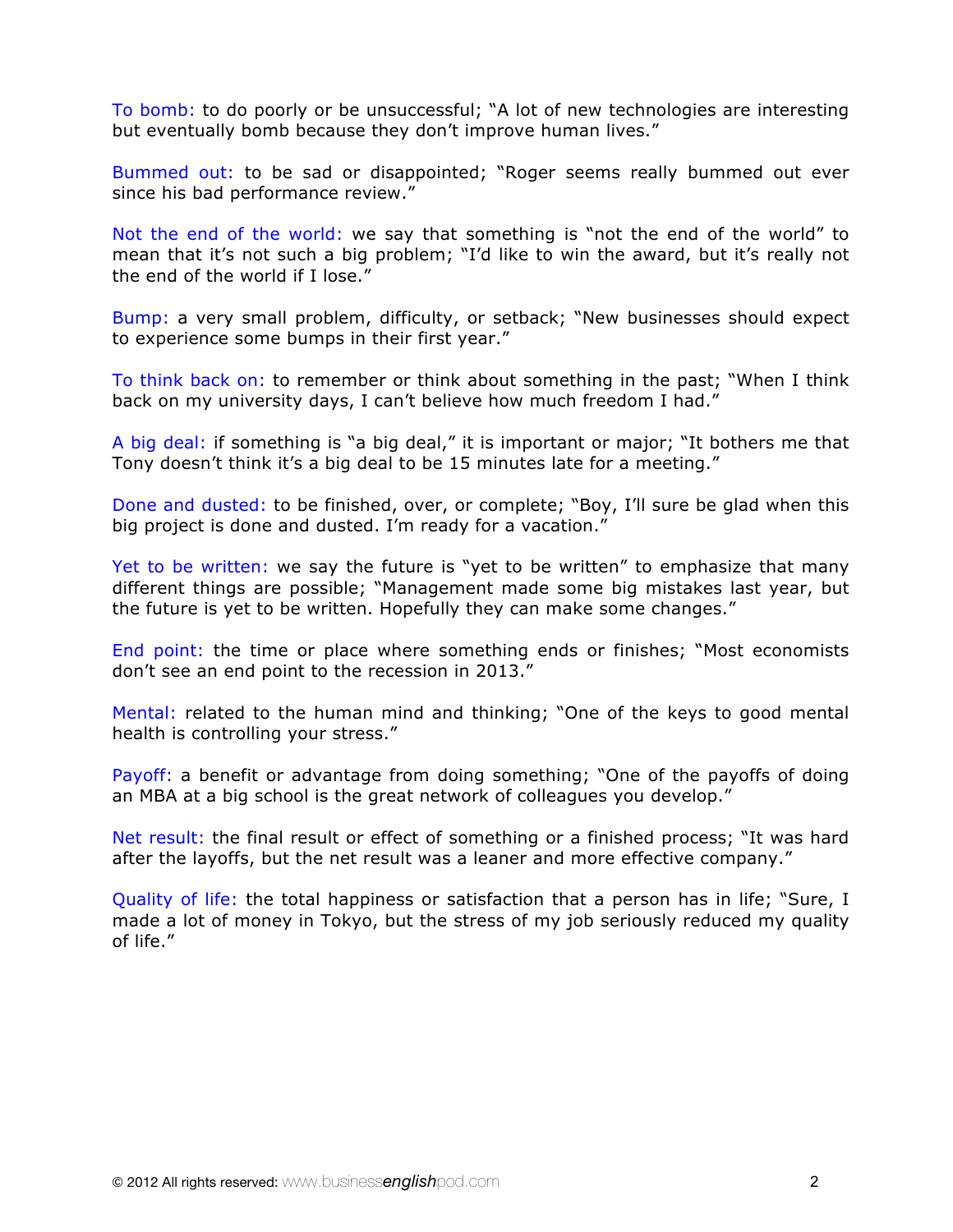# **Transcript**

Happy New Year to everyone and welcome back to Skills 360. I'm your host Tim Simmons and today we're going to talk about staying positive.

When you look ahead at the year to come, what do you see? Do you see great things for yourself, for your business, or for your career? Or do you see doom and gloom, trouble in the workplace, and a global economic mess? Well, I *hope* you focus on all the positives, even if the negatives exist. And what I want to do is to help you focus on these good things, because positive thinking can help us get where we want to go.

So what do I mean by positive thinking? Let me start by saying that it's *not* the same as optimism. Being optimistic means believing that everything is going to work out great. But positive thinking is more than that. It's a mindset, or a way of looking at the world and what you do. It's a belief in possibility, solutions to problems, and the big picture.

The opposite of positive thinking is, of course, negative thinking. Negative thinking means focusing on problems, obstacles, and difficulties. And most of those problems are *external*. We blame coworkers, the economy, our boss, the competition, a lack of money… And what's the result of all this? Limits. We limit ourselves and what we do. We think we *can't* do things before we even try. And that's no way to succeed.

Okay, so how do we think positively? First of all, we need to look at problems, mistakes, and failures as normal. Imagine you bomb a big job interview. A negative thinker will be bummed out by the fact that he didn't get the job. A positive thinker will learn from the experience. He will analyze what he did and figure out how to do it better next time. And he'll also think about what he did *well*, and try to repeat or improve on those successes. This means focusing on the big picture. That one job interview is not the end of the world. It's a bump along your career path. There are many more opportunities out there, and probably many better jobs.

One trick to positive thinking is to imagine how you'll think back on things that are happening now. You know from experience that the passing of time brings a fresh perspective. There are bad things that happened last year that you can probably laugh about now. You understand what was a big deal and what was not. Try to do that *in the present*.

Positive thinking often means separating the past and the future. A negative thinker will focus on the past, especially past failures. But the past can't be changed. It's done and dusted. The future, however, is yet to be written. And that's where the positive thinker will focus his attention. How do I do this better *next time*?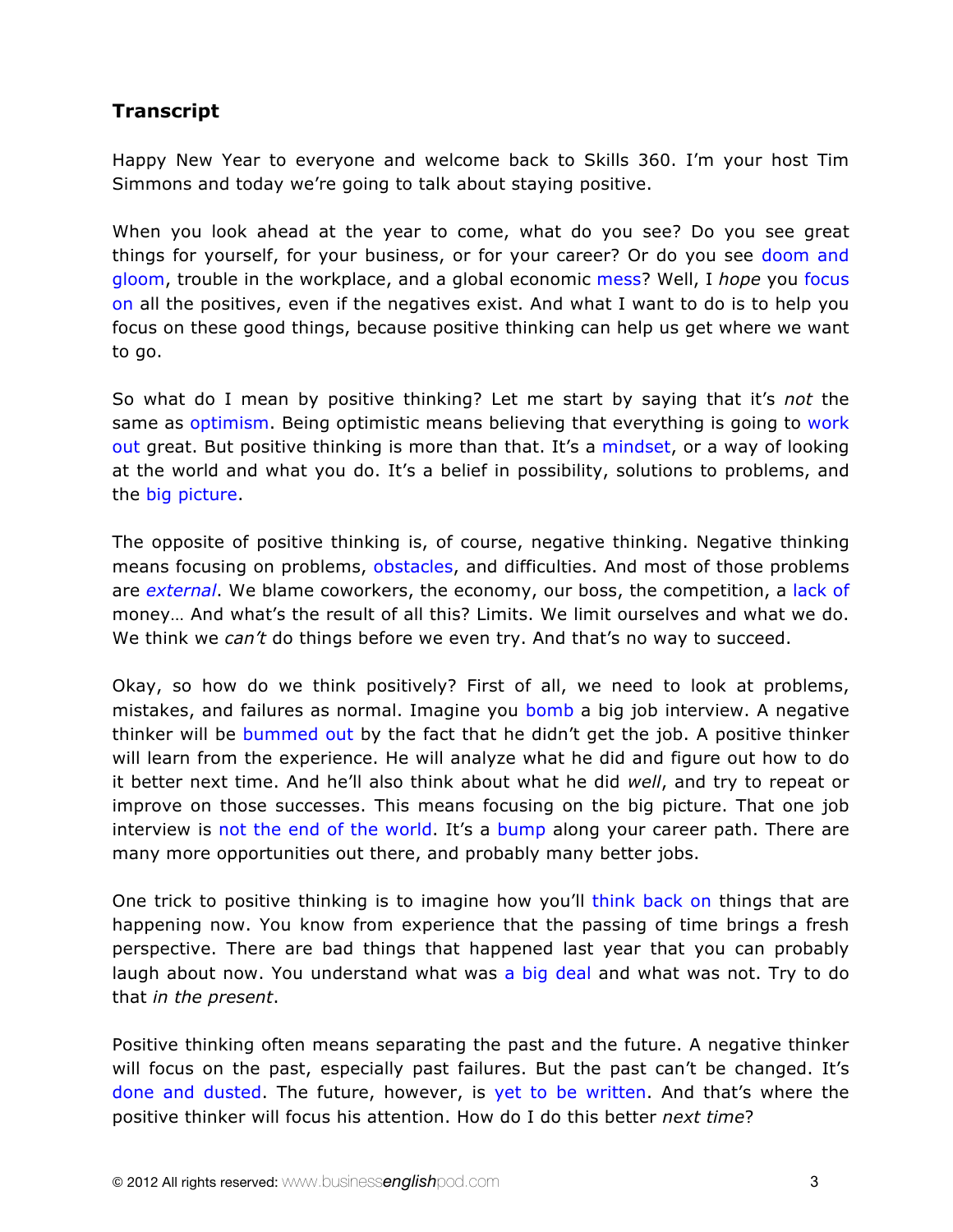Learning is important, and we can see the power of positive thinking when it comes to problem-solving. The negative thinker looks at problems as end points. He says "we *can't* do this." The positive thinker understands that there is a solution to every problem. He says "how can we solve this?" And if you *believe* there is a way to do something, then there *is* a way to do something.

Positive thinking is a mental habit. It takes practice. Sometimes we have to remind ourselves to focus on the future and on possibility. Sometimes it's hard to learn from our failures or see the big picture. But if you can do it, there are some great payoffs. You'll have greater confidence and a better chance of success. And there's a lot of research to show that positive thinking actually makes us healthier. And what's the net result of these effects? Satisfaction, happiness, and a better quality of life. And who doesn't want that?

We've been talking about how to *think* positively, but there's another important technique here. And that is the way we act and maintaining a positive attitude toward other people. Tune in next time to hear all about that.

That's all for today. If you'd like to test yourself on what we've just covered, have a look at the **myBEonline.com** website. There you'll find a quiz about today's show as well as a complete transcript.

So long. And see you again soon.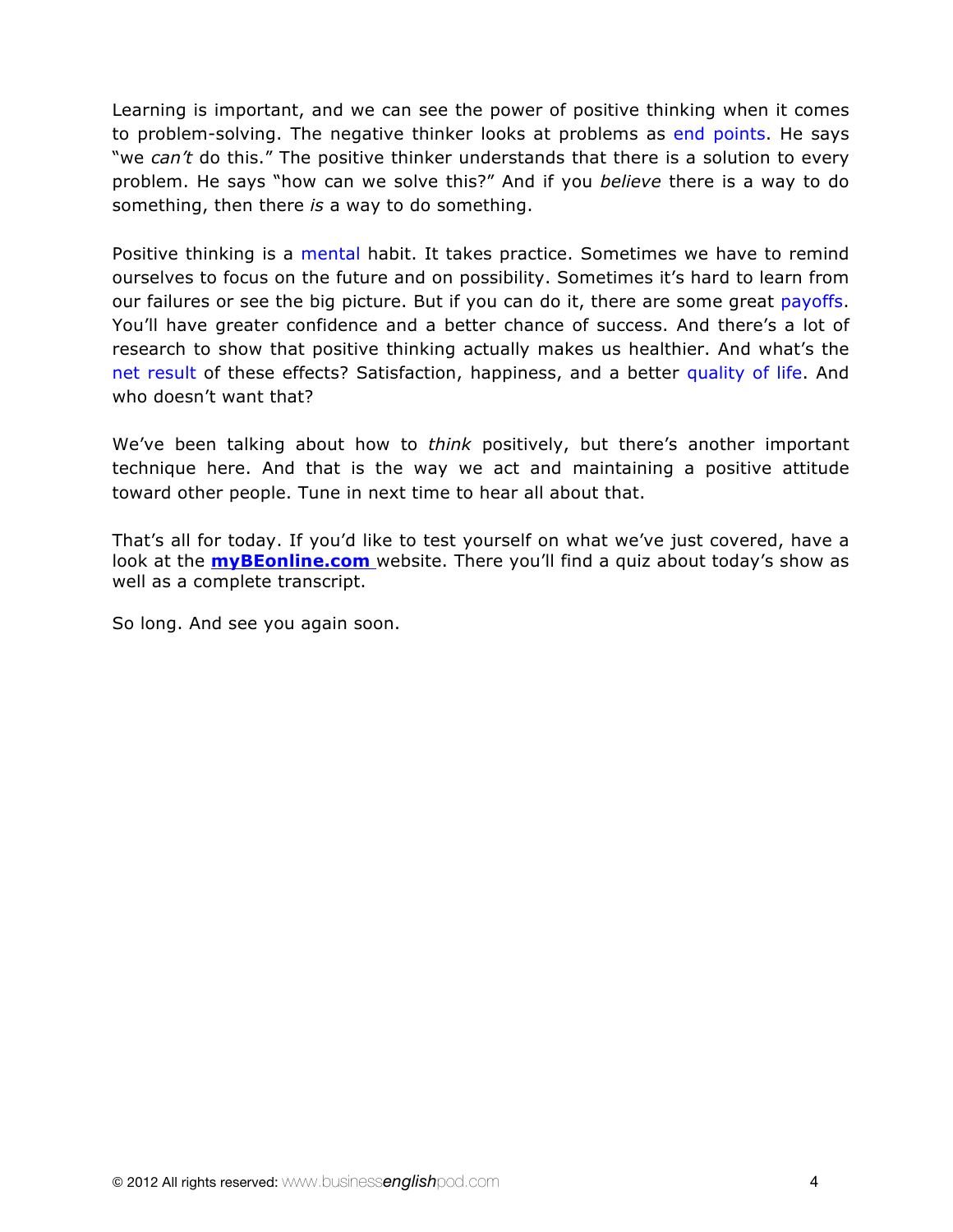# **Review**

- 1. What does Tim say about "optimism?"
	- A It is actually a result of negative thinking.
	- B It is not exactly the same as positive thinking.
	- C It is a mindset or way of looking at the world.
	- D It can cause people to ignore problems.
- 2. Tim talks about "coworkers, the economy, our boss, the competition, and a lack of money" as examples of…
	- A … external factors
	- B … things a positive thinker can change
	- C … reasons to think negatively
	- D … problems that cannot be solved
- 3. Which of the following does a positive thinker do when he fails at something? [choose all that apply]
	- A Become disappointed
	- B Learn from the experience
	- C Analyze the problem
	- D Think about external factors
	- E Focus on the big picture
	- F Forget about the failure
	- G Consider who is at fault
- 4. One trick to positive thinking is to try to…
	- A … attempt things that have a high chance of success.
	- B … think about how a role model would approach problems.
	- C … look back on things as they are happening.
	- D ... treat every problem as a potentially serious one in order to solve it.
- 5. According to Tim, negative thinkers focus on \_\_\_\_\_\_\_\_\_, while positive thinkers focus on  $\qquad \qquad$ .
	- A The present… the past
	- B Personal shortcomings… other people's potential
	- C People… ideas
	- D The past… the future
	- 6. Which of the following does Tim mention as benefits of positive thinking? [choose all that apply]
		- A Greater leadership abilities
		- B Better relationships
		- C Greater confidence
		- D Improved quality of life
		- E Better health
		- F Higher salary
		- G Greater efficiency